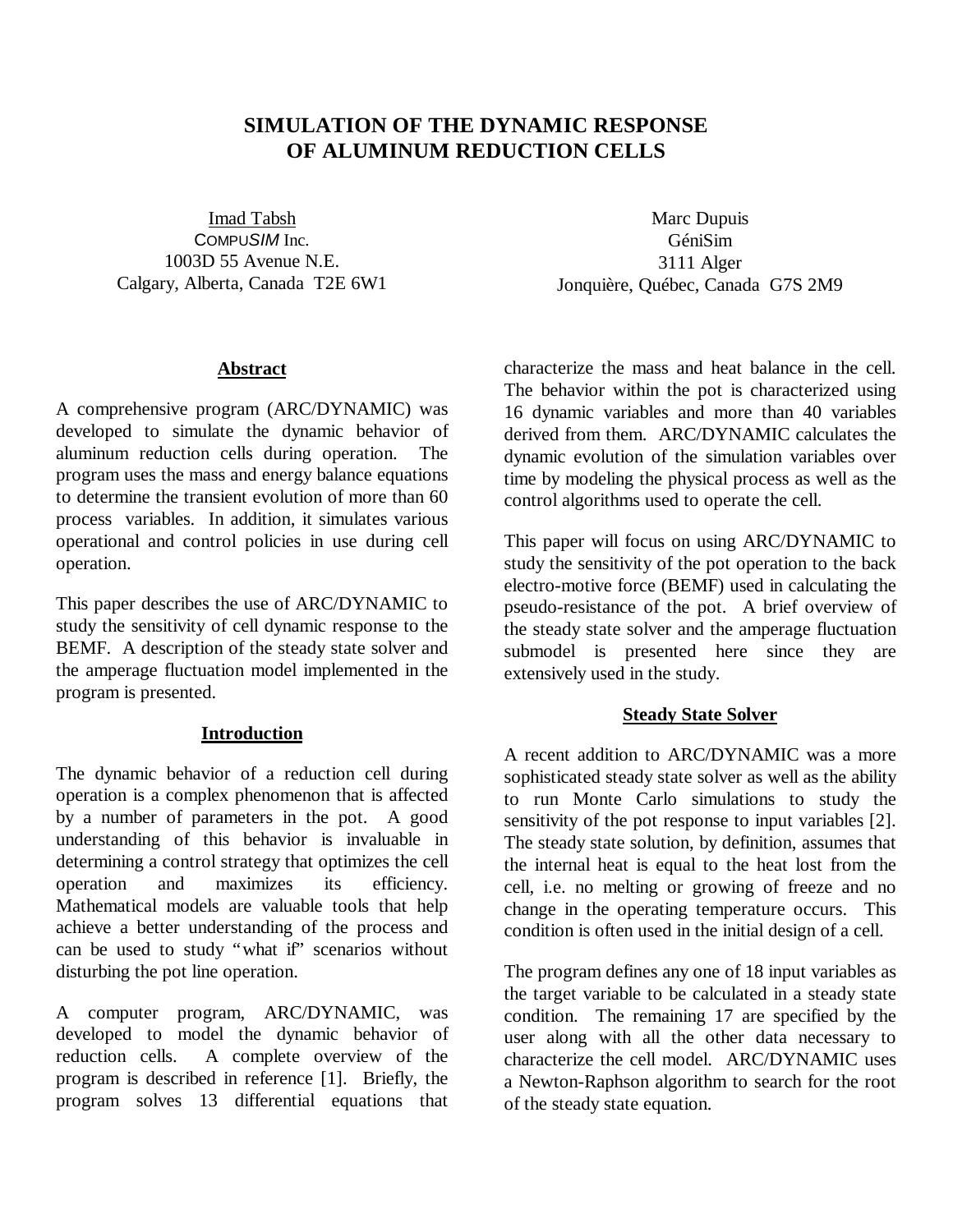Any or all of the 17 variables can have a probability distribution assigned to it and a Monte Carlo solution is performed to calculate the distribution of the target variable. A linear distribution of a particular variable (in this study the cell amperage) can be used to create a "response space" for evaluating the pot characteristics. The interaction between any two variables in the response space can be evaluated using a regression analysis.

### Amperage Fluctuation Submodel

The other important feature of ARC/DYNAMIC used in this study is the amperage fluctuation submodel. The purpose of this submodel is to synthesize a cell amperage time history that accounts for the impact on the amperage of anode effects in various pots in the line. The user specifies a probability density function that defines the probability of x pots having an anode effect simultaneously.

PBF pots have a distribution that does not vary with time. Side break pots have a distribution which is a function of the feeding cycle. The closer you are to the feeding time the higher is the probability of having more pots with anode effects. This behavior is represented in ARC/DYNAMIC by specifying multiple probability functions each applicable to a fraction of the feeding cycle.

Once the number of anode effects is known, the amperage can be calculated knowing the maximum capacity of the rectifier, the target line amperage, and the voltage of each pot. The later is calculated by specifying a constant voltage for pots not in anode effect and a voltage increment for pots in anode effect. The voltage increment is assumed to be a normal distribution with the mean and standard deviation specified by the user.

The net result is an amperage distribution over time similar to what is shown in figure 4. This is characteristic of what is observed in real pot rooms.

### **Evaluation of the Back EMF**

When it is time to regulate the cell ACD to keep the voltage and thereby the internal energy constant, it is common practice to control the so-called pseudoresistance instead of controlling directly the voltage. This is required to filter out the effect of fluctuations in the line amperage on the cell voltage. Since the cell voltage was found to vary linearly with amperage, the cell pseudo-resistance (R) is computed as follows:

$$
R = \frac{(U - BEMF)}{I}
$$
 (1)

where U is the cell voltage, I is the line amperage and BEMF is referred to as the back electro-motive force. BEMF is really the zero current intercept of the tangent to the cell voltage vs. cell amperage curve at the point of nominal cell operation. By definition, R should not be affected by the fluctuation in the line amperage.

The value of BEMF is a function of temperature, cell amperage and alumina concentration [3]. However, it is often assumed to be constant with different values quoted in different sources (1.6– 1.8V in reference [3] and 1.62–1.68V in reference [4]). A value of 1.65V is often chosen. It is common practice within each smelter to calculate a value of BEMF from the recorded line amperage and cell voltage.

Two examples, a PBF and a side break cell design, will be used to study the values of BEMF and evaluate the effect of its accuracy on the pot behavior.

# **PBF Cell Operating at 300 kA**

As a first case study let us use the PBF prototype cell operating at 300 kA presented in an article in the February 1994 issue of JOM [5]. First, we can use the Monte Carlo mode of the steady state solver to study the impact of the amperage decrease on the cell voltage at constant ACD and cell temperature.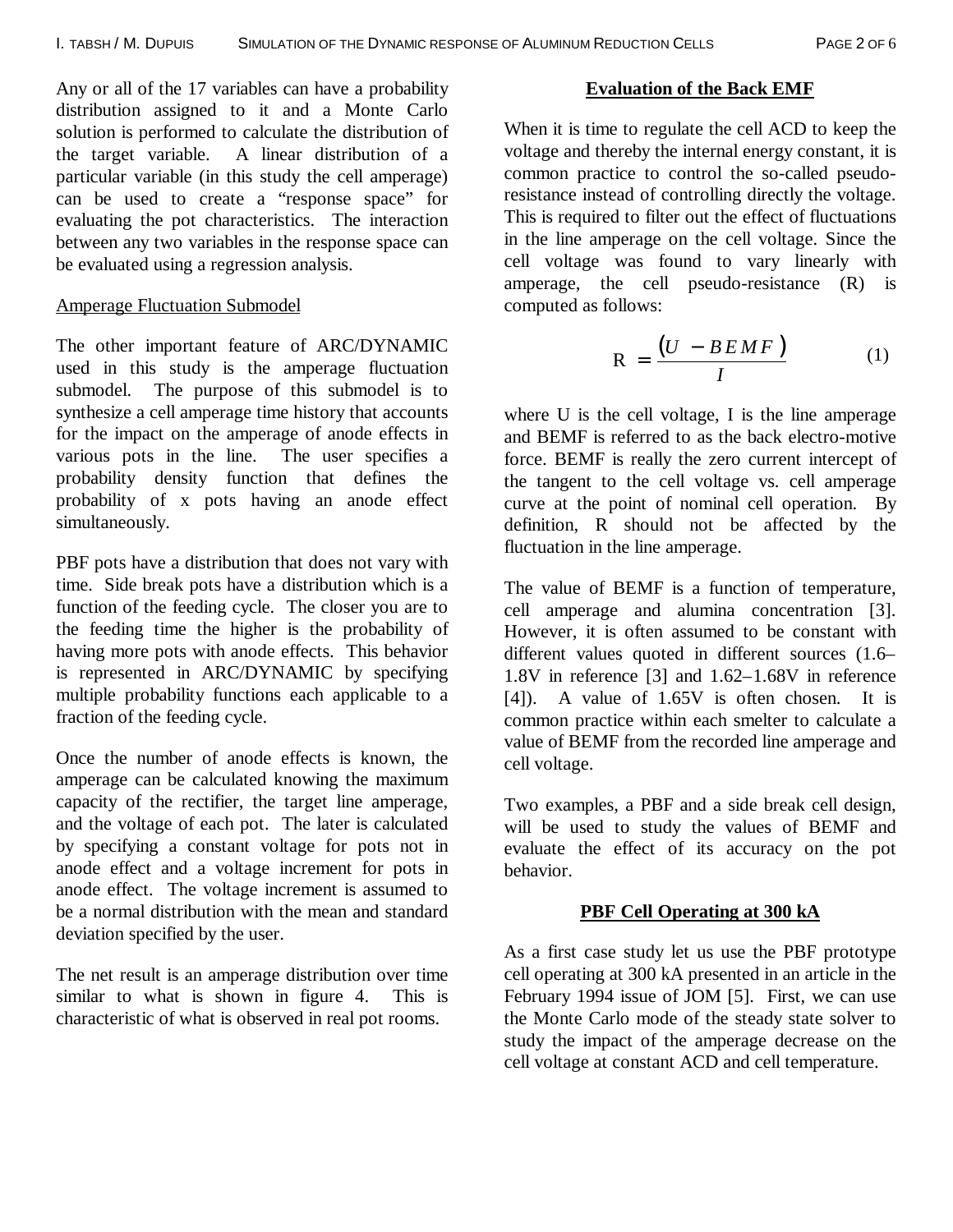To do this, the metal level was selected as the target variable. The metal level is calculated that would allow the cell heat loss to remain equal to the internal heat as the amperage is decreased.

As we can see in Figure 1, for this particular cell design, the zero current intercept or BEMF is equal to 1.632V.



Figure 1 - Correlation between the cell amperage and the cell voltage (PBF cell with the metal height as the target variable).

To help illustrate the sensitivity of the value of the BEMF, let us change the setup of the steady state Monte Carlo solution. This time we will keep the ACD constant, but we will select the temperature as the target variable to converge the heat balance as the amperage decreases.



Figure 2 - Correlation between the cell amperage and the cell voltage (PBF cell with the cell temperature as the target variable).



Figure 3 - Correlation between the cell amperage and the cell temperature (PBF cell with the cell temperature as the target variable).

With this setup, the value of the zero current intercept is increased to 1.770V (see figure 2). A decrease in temperature, as shown in figure 3, will cause an increase in the bath resistivity and hence an increase in the cell voltage. This increase is offset by the reduction in voltage due to the reduction in cell amperage. The net effect is an upward shift in the curve resulting in the higher intercept. Hence, one has to be careful in the selection of the target variable not to impact the cell resistance and generate the wrong result.

More importantly, one has to be careful what experimental data should be used to calculate the BEMF. The wrong information may lead to quite a different conclusion.

#### Efficiency of the BEMF to Filter Amperage Noise

It is unrealistic to assume that the temperature dynamic evolution can follow line amperage fluctuation. Hence, the best possible value of the BEMF to use in calculating the cell pseudoresistance is 1.632V.

We will now run the model in dynamic mode with and without amperage fluctuation activated. We will also use the "standard" value of 1.65V for the BEMF (assuming that we don't know better). We want to investigate how well we are able to filter out the impact of the amperage fluctuation on the dynamic evolution of the cell pseudo-resistance.

Figure 4 shows the amperage variation with time as calculated using the amperage fluctuation submodel.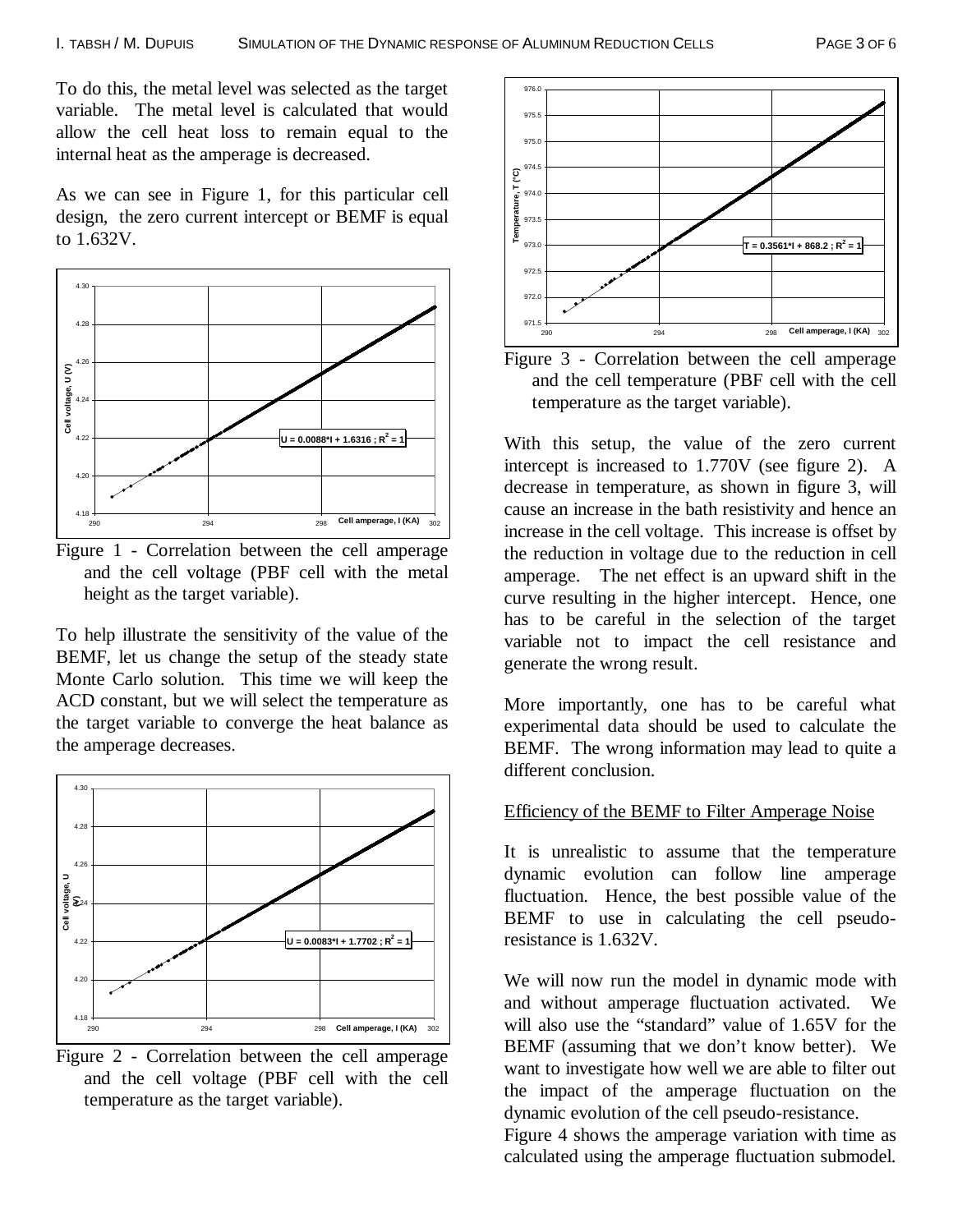The nominal current of 300 kA is also shown on the figure. This curve is typical of the fluctuations recorded in operating pot lines.



Figure 4 - Dynamic evolution of the cell amperage (PBF cell with BEMF=1.65V).

As we can see in figure 5, the dynamic evolution of the cell voltage is affected by the amperage fluctuation. On the other hand, results in the top of figure 6 indicate clearly that even with a non optimum value of 1.65 for the BEMF, the effect of the amperage fluctuation has been almost completely removed from the cell pseudo-resistance dynamic evolution.

Figure 6 also shows the pseudo-resistance calculated using a BEMF value of 1.770V. Notice that the amperage fluctuation effect is filtered out reasonably well even at such a large deviation from the optimum value. Note, however, that the filtering is not as efficient as the previous case. Furthermore, the average resistance is lower in view of the higher BEMF value (see equation (1).



Figure 5 - Dynamic evolution of the cell voltage (PBF cell with BEMF=1.65V).



Figure 6 - Dynamic evolution of the cell pseudoresistance (PBF cell w/ and w/o amperage fluctuation for a BEMF of 1.65V (top curves) and 1.77V (bottom curves)).

The above data suggests that there is a wide margin of error in selecting the BEMF in PBF cells provided that you are operating close to the nominal cell amperage. The important point to keep in mind is that you do not need a perfect noise filter. Instead, what is required is a BEMF value that reduces the pseudo-resistance fluctuation to a level well below the noise from the ACD fluctuation due to the metal roll and gas bubbles under the anode. It is important not to confuse the two effects and try and kill a nonexisting instability in the pot.

#### **Side Break Söderberg Cell**

As second case study we will use the side break Söderberg cell operating at 120 kA presented as the validation test case of the dynamic model [1]. Side broken cell technology typically suffers from greater amplitudes of amperage fluctuation due to the higher incidence of anode effects, so let us verify if the above conclusions are valid in this case.

The variation of cell voltage with amperage is shown in figure 7. The first major difference you see is that the BEMF characteristic of this cell design is 1.587V which is significantly lower than the 1.65V quoted value. This confirms the view that the BEMF does vary with cell technology and the variation can be significant.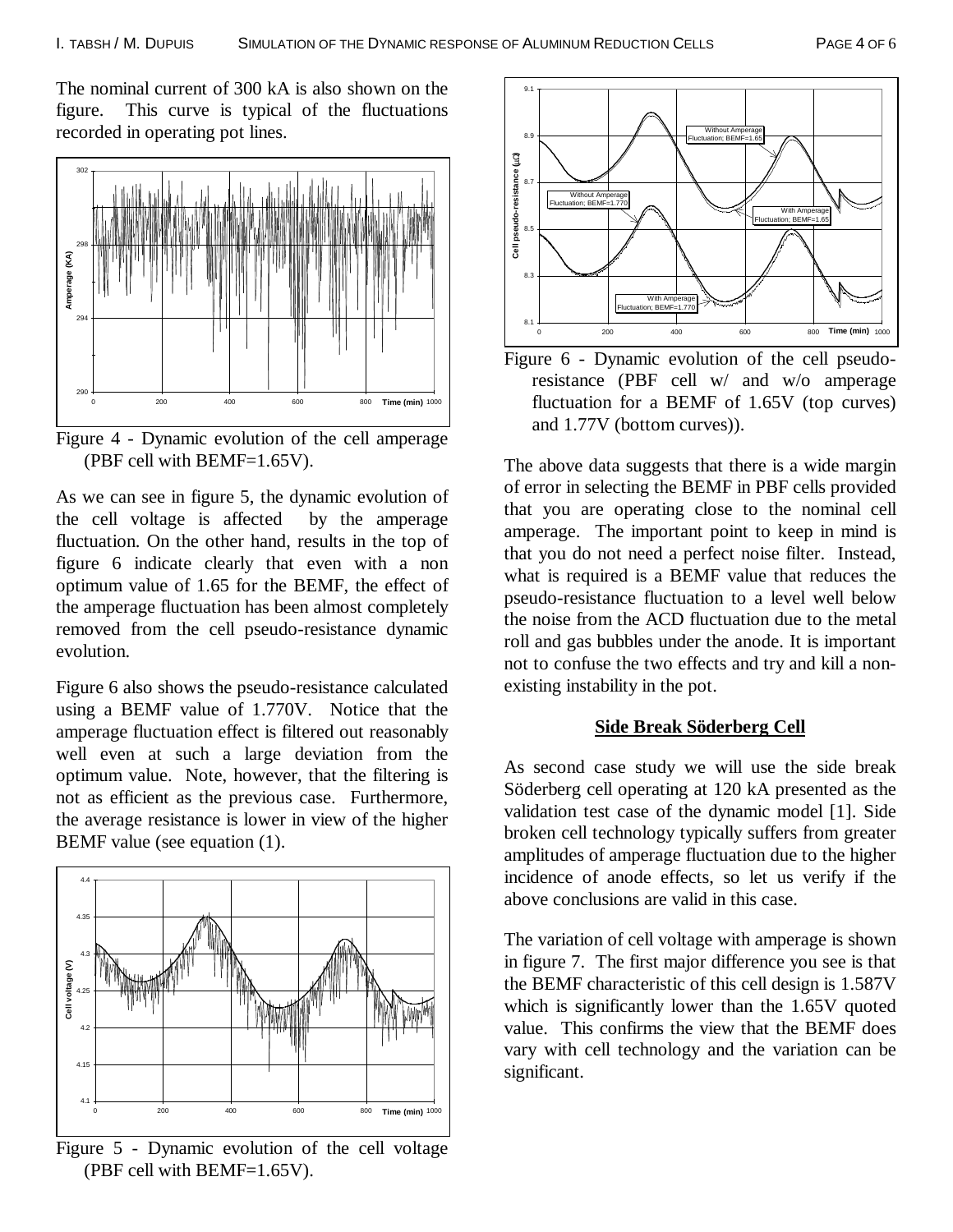

Figure 7 - Correlation between the cell amperage and the cell voltage (Side break cell with the metal height as the target variable).

We now look at the efficiency of the BEMF to filter the amperage noise. Again, we will first compare the dynamic evolution of the cell pseudo-resistance with and without amperage fluctuations when the BEMF is set to 1.65V.

Figure 8 shows the amperage fluctuation over time synthesized by ARC/DYNAMIC based on the probability distributions defined for the model. Notice that for the side break cell technology, the amperage fluctuation is characterized by a cyclic pattern that corresponds to the potroom side break feeding cycle. Furthermore, we notice a significant drop in the line current at the end of the feeding cycle when the probability of having many cells in the line in anode effect is high and the rectifiers have reached their maximum power output.



Figure 8 - Dynamic evolution of the cell amperage (Side break cell with BEMF=1.65V).

The evolution of the cell voltage and the pseudoresistance with and without amperage fluctuation are shown in figures 9 and 10 respectively. The smooth solid line shows the case of no amperage fluctuation.



Figure 9 - Dynamic evolution of the cell voltage (Side break cell with BEMF=1.65V).

This time, as we can see in figure 10, the amperage fluctuations are significantly affecting the dynamic evolution of the cell pseudo-resistance.

To see if the situation can be improved, we will rerun the model in dynamic mode but this time with BEMF set to calculated value of 1.587V. As we can see in figure 11, using the optimum BEMF value has improved the situation. Obviously, this has also changed the steady state value of the cell pseudoresistance so the cell target resistance had to be readjusted accordingly.

It is clear from the above that side break technology is more sensitive to the value of the BEMF in filtering the amperage fluctuations.



Figure 10 - Dynamic evolution of the cell pseudoresistance (Side break cell w/ and w/o amperage fluctuation for a BEMF of 1.65V).